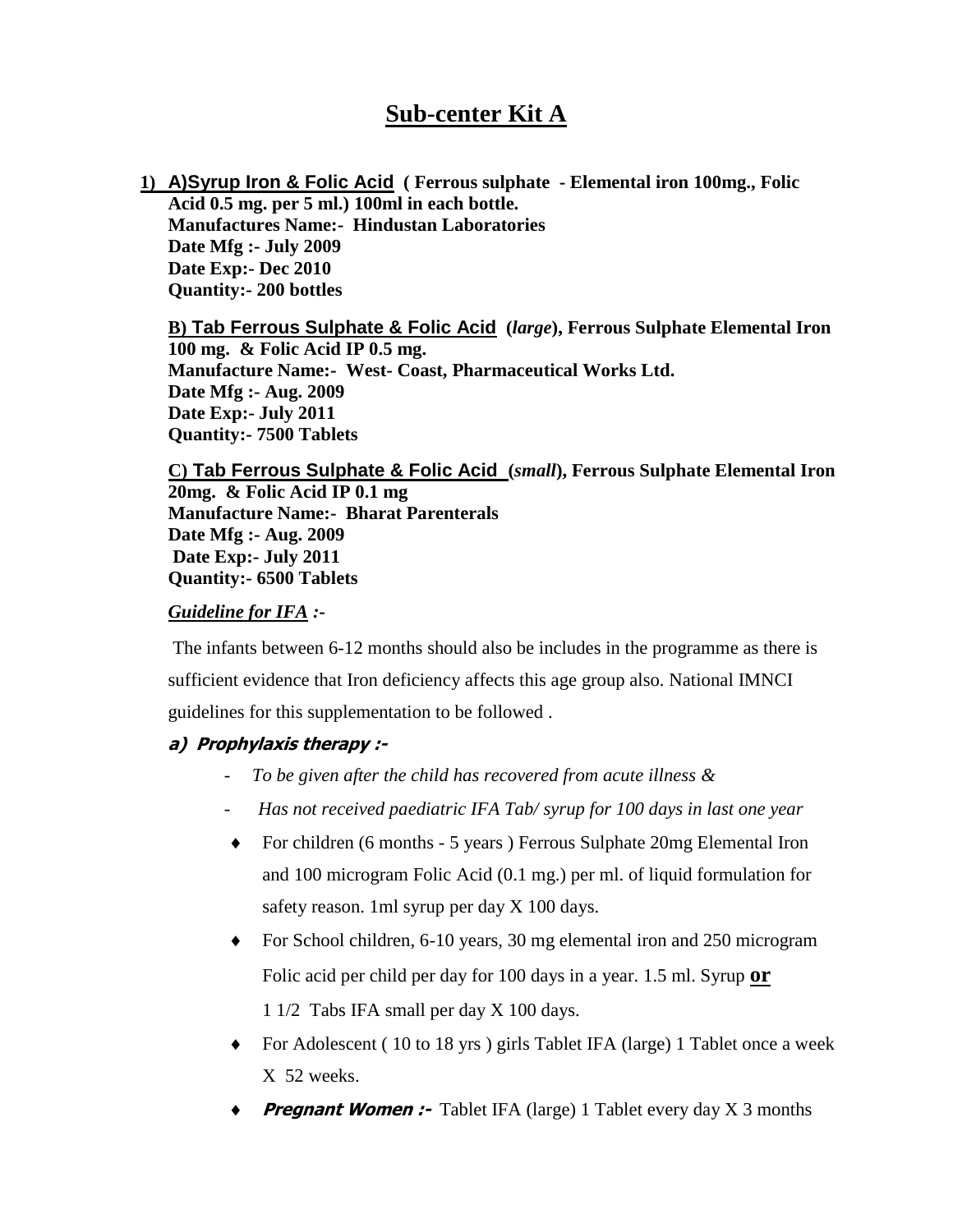### **2) Tab Zinc sulpate (Dispersible) elemental zinc -20mg.**

**Manufacture Name:- Ankur Drugs & Pharma Ltd. Date Mfg :- Jul 2009**

**Date Exp:- Jun 2011 Quantity:- 530 Tab**

#### *Guideline*

### **a) Dose of zinc**

 $\frac{1}{2}$  tablet per day (10 mg) for children 2 Months up to 6 months: to be dissolved in breast milk

1 tablet per day (20 mg) for children  $\geq 6$  months: to be dissolved in breast milk or plain water. Older child can chew it directly

### **b) Duration of use**

Start as soon as the diarrhea begins i.e. from the first day and give for 14 days irrespective of when the child recovers.

#### **c) Why should zinc be given for 14 days**

If given for 14 days it will replenish the zinc lost through stools Improves appetite and weight gain Prevents diarrhea and pneumonia over the next 2 months Acts as a tonic after recovery from diarrhea

### **d) Preparation of zinc**

- Take a clean spoon, place 1 tablet (child  $\geq 6$  months) on the spoon.
- Pour water carefully on the tablet taking care that the water does not reach the brim. Never dip the spoon with tablet into the water container.
- If the child is <6 months and breastfed, tell mother to express milk first in the spoon and then add  $\frac{1}{2}$  tablet, discard the other  $\frac{1}{2}$ . Be careful, while breaking the tablet into half, put pressure with your thumb on the groove in the tablet. If two halves are not equal, break off the extra bit from the larger half. Discard the remaining half.
- Shake the spoon slowly till the tablet dissolves completely. Take care that the solution does not overflow. Do not use fingertip or any other material to dissolve the tablet. Tell the mother to hold the child comfortably and ask her to feed the solution to the child.
- If there is any powder remaining in the spoon, let the child lick it or add little more water or breast milk to dissolve it and then ask the mother to give it again.

#### **e) Acceptability**

The acceptability of these tablets is high; it has been tested in over 100,000 children

### **f) Safety**

Zinc is totally safe beyond the neonatal period.

No side effects are expected based on the multiple studies done by WHO and ICMR and published literature.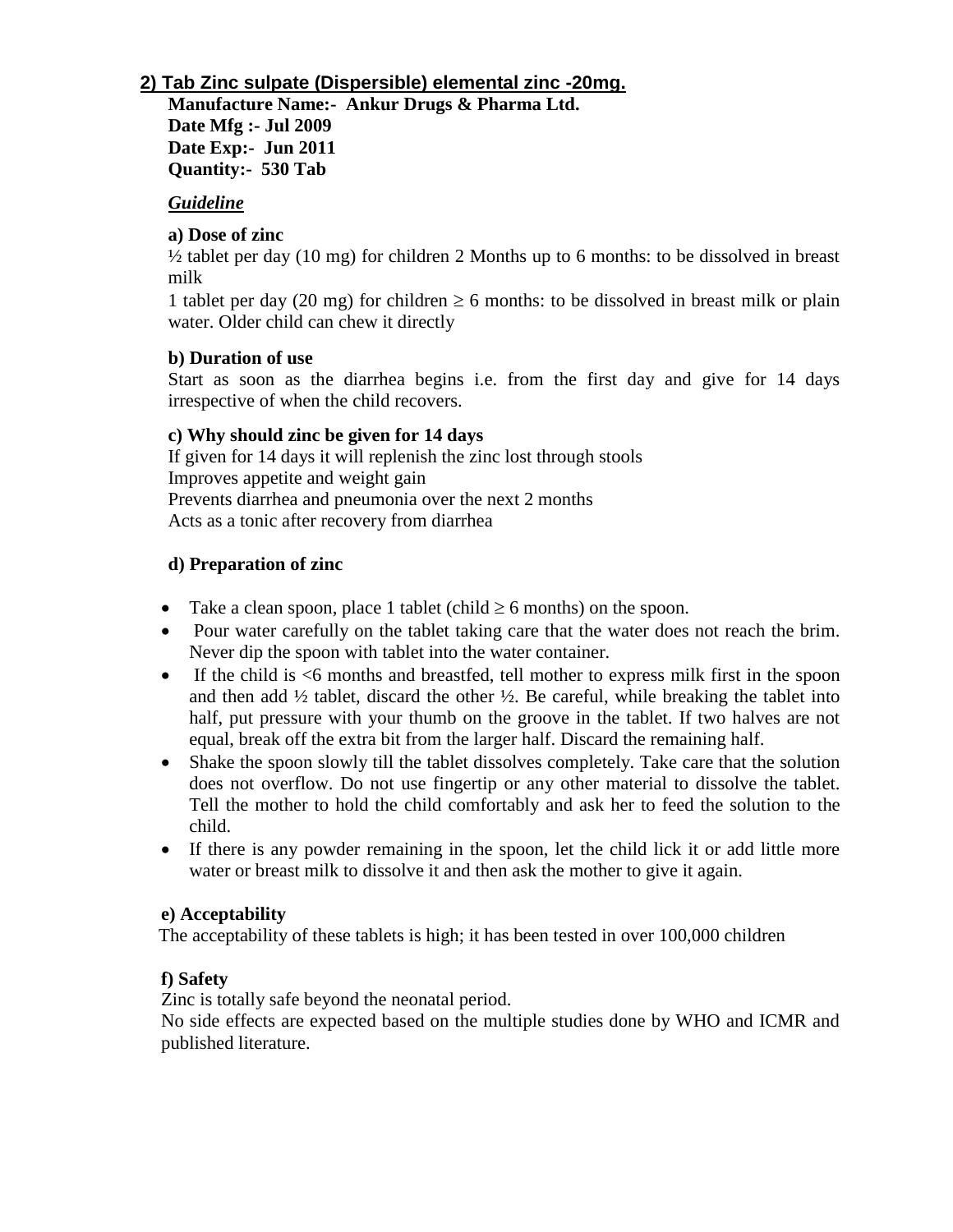## **3) Tablet Folic Acid 5mg.**

### **Manufactures Name:- Milan Laboratories**

**Date Mfg: - June 09**

**Date Exp: - May 11**

**Quantity: - 750 Tab.**

### *Doses:*

Adults : 1 tablet once daily

Children:  $\frac{1}{2}$  tablet once daily

### **Indications:-**

a) In case of severe Anemia - type of Anemia to be decided on Peripheral Blood Smears (PBS). In case of Anemia due to chronic malaria and due to sickle cell disease there is sequestration of iron in liver and Bone marrow, hence Folic acid supplementation in such cases will help in correcting anemia.

Folic acid is also given to prevent Neural tube defects in pre-pregnancy period or immediately after pregnancy is conceived

# **4) Co-Trimoxazole Tablets (Paediatrics) 20 mg/ 100 mg.**

### **Manufactures Name:- Milan Laboratories Pvt. Ltd.**

**Date Mfg: - Jun 09**

**Date Exp: - May 12**

### **Quantity: - 500 Tablets**

Co-Trimoxazole Tab. (Paediatrics):- ( Trimethoprim 20 mg + sulpha methoxazole

100mg.)

### **According to IMNCI Guideline.**

### **Indications:-**

- Local Bacterial infection <br> Umbilicus red or draining pus
	- Pus diseharge from ear
	- $\cdot$  >10 skin pushues

### **Doses:**

| $\langle$ 1 month (till 3 kg weight)   | 1/2 tablet (paediatrics) two times a day for 5 days |
|----------------------------------------|-----------------------------------------------------|
| 1-2 months $(3-4 \text{ kg wt})$       | 1 tablet (paediatrics) two times a day for 5 days   |
| 2months $-12$ months $(4-10kgs)$       | 2 tablets (paediatrics) two times a day for 5 days. |
| 1 year - 5 years $(10-19 \text{ kgs})$ | 3 tablets (paediatrics) two times a day for 5 days. |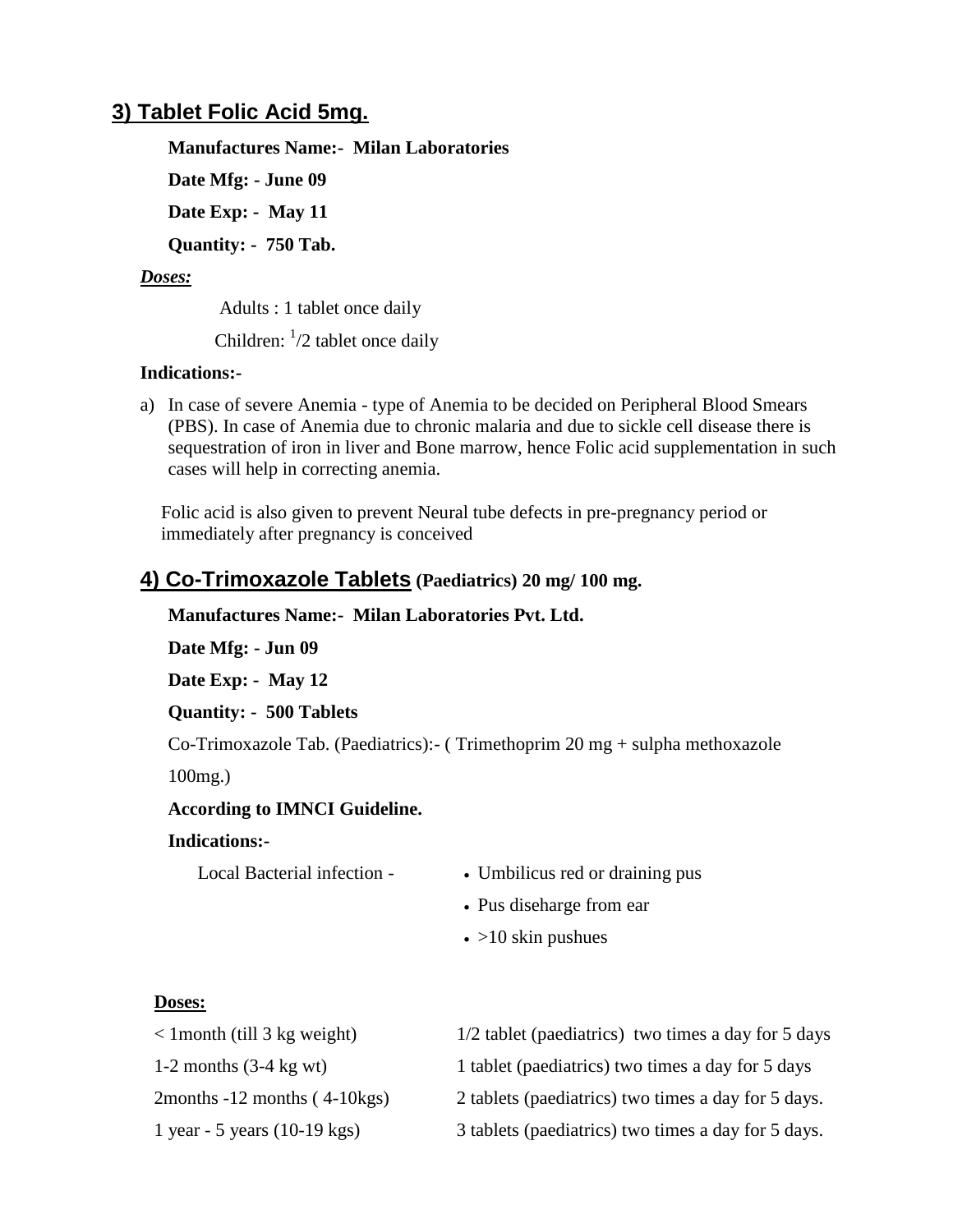# **5) Syrup Concentrated Vitamin A Solution IP'85 -100ml**

**Manufactures Name:- Piramal Healthcare**

**Date Mfg :- Aug 2009**

**Date Exp:- Jul 2011**

**Quantity:- 100ml X 12 bottel**

#### **Contain -.In Arachis Oil IP ( equivalent to about 1,09,500 IU per gram)**

 *Prophylactic doses ( All children according to age during Immunization & Bi-annual rounds in a gap of 6months between 2 doses. Total 9 doses to be given)*

| Age (months) | <b>Dosage</b>                  | <b>Form</b> |
|--------------|--------------------------------|-------------|
| 9-12 Months  | $1,00,000$ IU $(1 \text{ ml})$ | Syrup       |
| 13-60 Months | $2,00,000$ IU $(2 \text{ ml})$ | Syrup       |

- *Theaurapetic doses:-(Any eye sign like night blindness, bitot spot, Xerophthalmia) Administer 2,00,000 IU (2ml) of Vitamin A immediately after diagnosis, followed by another dose of 2,00,0002 IU(2ml), 1-4 weeks later.*
- *During Measels Out break:- Recommended Vitamin A schedule and dosage for measles treatment*

| Age (months)            | <b>Immediately on diagnosis</b> | Next day                       |
|-------------------------|---------------------------------|--------------------------------|
| Infants $<$ 6 months    | 50,000 IU (0.5ml)               | $50,000$ IU $(0.5$ ml)         |
| Infants 6-11 months     | $1,00,000$ IU(1ml)              | $1,00,000$ IU $(1ml)$          |
| Children 12 months plus | $2,00,000$ IU(2 ml)             | $2,00,000$ IU $(2 \text{ ml})$ |

- A total of 9 prophylactic doses of vitamin A should be given till 5 years of age.
- The minimum gap between any two doses of vitamin A should be 6 months.
- Vitamin A syrup should be administered using only the spoon/ dispenser provided with each bottle. The half mark in the spoon indicates 100,000/- IU (1 ml)and level full spoon contains 2,00,000 IU (2 ml) of vitamin A
- Vitamin A solution must be kept away from direct sunlight and can be used until the expiry date.
- A vitamin A bottle, once opened, should be used within 6-8 weeks. Write the date of opening on the bottle.
- Only a properly trained health worker should be allowed to administer vitamin A dose.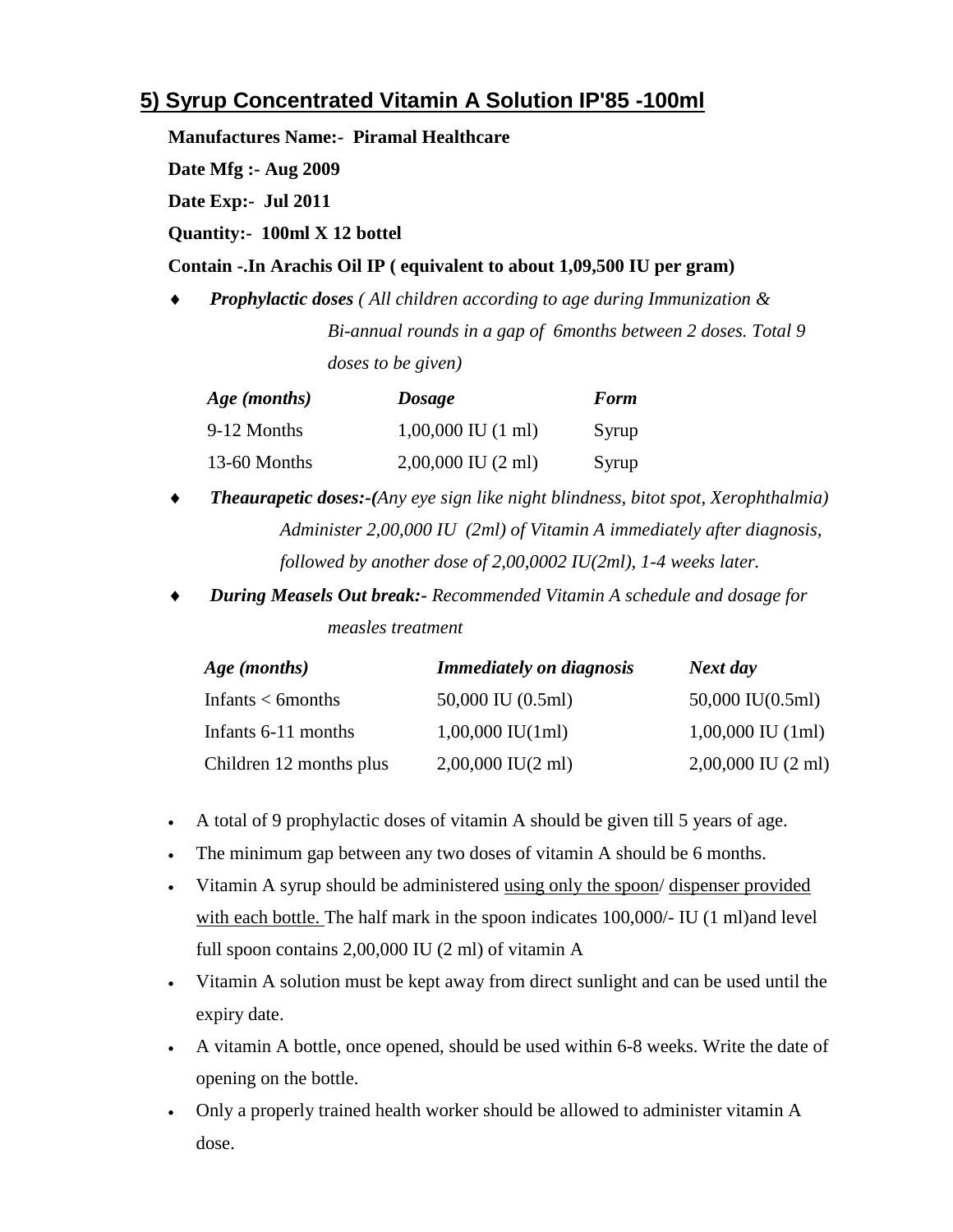# **6) Gentian Violet crystals 25 gm.**

**Manufactures Name: - West Coast Pharmaceuticals Date Mfg: - 07/2009 Date Exp: - 06/2013 Quantity: - 6 bottles**

**Indication:** As per IMNCI guidelines

- To treat skin pustules or Umbilical cord infection by 0.5% Gentian Violet (GV) paint.

- To treat oral thrush by 0.25 % Gentian violet paint.

To treat Oral Thrush: Wash mouth with clean soft cloth wrapped around the finger and wet with salt water. Paint the mount with 0.25 % Gentian violet (GV) paint

To treat Umbilical cord infection  $\&$  skin pustules: Apply Gentian Violet paint twice daily after gently washing off pus and crusts with soap and wates dry the area and paint with 0.5% G V.

**Preparation of 0.5% GV paint from crystals**: Take 5gm i.e. 3 flat spoons used for giving Vitamin A and dissolve in 1 litters of potable waters. This will give you 0.5% Gentian Violet paint

**Preparation of 0.25% Gentian Violet pant from GV crystals:** Take 2.5 gm i.e. 1 & half flat spoons used for giving Vitamin A and dissolve 1 litter of potable waters.

# **7) Oral Rehydration Salts (ORS) 20.5gm (WHO recommended)**

**Manufactures Name: - Bharat Parenterals** 

**Date Mfg: - 08/2009 Date Exp: - 07/2011 Quantity: - 150 Pkts.**

**Dissolve 1 packet in 1 liter ( 5 glasses) of drinking water and give according to IMNCI guidelines use the solution within 24 hours and discard the unused solution.**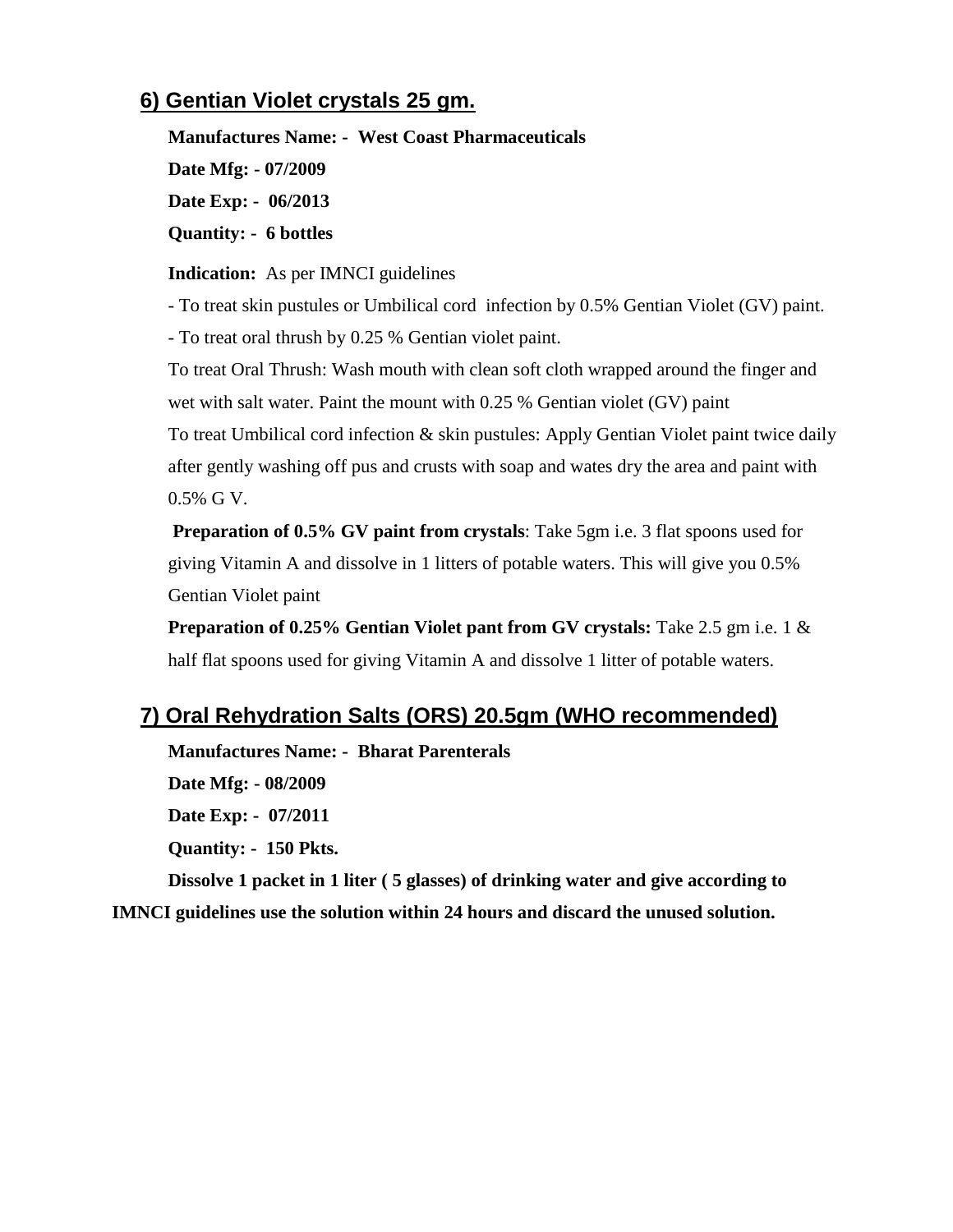# **Sub-center Kit B**

# **1) Paracetamol Tablets ( IP 500mg)**

**Manufachers Name:- Ankur Drugs & Pharma Ltd.**

**Date Mfg :- May 2009**

**Date Exp:- April 2012**

**Quantity:- 500 Tablets** 

 **Indications :**

#### **Pain and Fever**.

 *Not to give paracetamol in tablet form in children below 6 months of age For children below 6months of age syrup paracetamol 125mg/ 5ml. should be considered* 

 *Dose: 10-15 mg / kg/ dose.*

| $3 - 4$ kgs. | $2.5$ ml ( $1/2$ spoon) three times a day |  |
|--------------|-------------------------------------------|--|
|              |                                           |  |

 $4 - 6$  kgs.  $3 \text{ ml} (1/2 \text{ spoon})$  three times a day

 $6 - 10$  kg.  $5$  ml ( $1/2$  spoon) three times a day

| 6 months up to 3 years | 1/4 tablet every 8 hours can be given. |
|------------------------|----------------------------------------|
| 3 years to 6 years     | $1/2$ tablet every 8 hours             |
| Over 6 years - 18 year | 1 Tablet every 8 hours                 |
| <b>Adults</b>          | 1-2 Tablet every 8 hours               |

- Paracetamol should not be given on empty stomach

- Other advices like sponging from tap water, drinking of adequate water, not to cover body by blanket etc. should be given

# **2) Tab Dicyclomine Hydrochloride (10mg)**

**Manufachers Name:- Healthy Life Pharma Pvt.**

**Date Mfg :- May 2009**

**Date Exp:- April 2011**

**Quantity:- 90 Tablets**

## *- Not to be given in children below 6 months of age*

#### **Dose:**

- 6 month to 1 year :  $\frac{1}{2}$  Tablet, 15 minutes before food 3-4 times in a day. Mix  $\frac{1}{2}$  Tablet in mothers milk or water
- Children: 1 tablet 15 minutes before feed 3-4 times in a day .
- Adults: 2 tablets 3-4 times a day.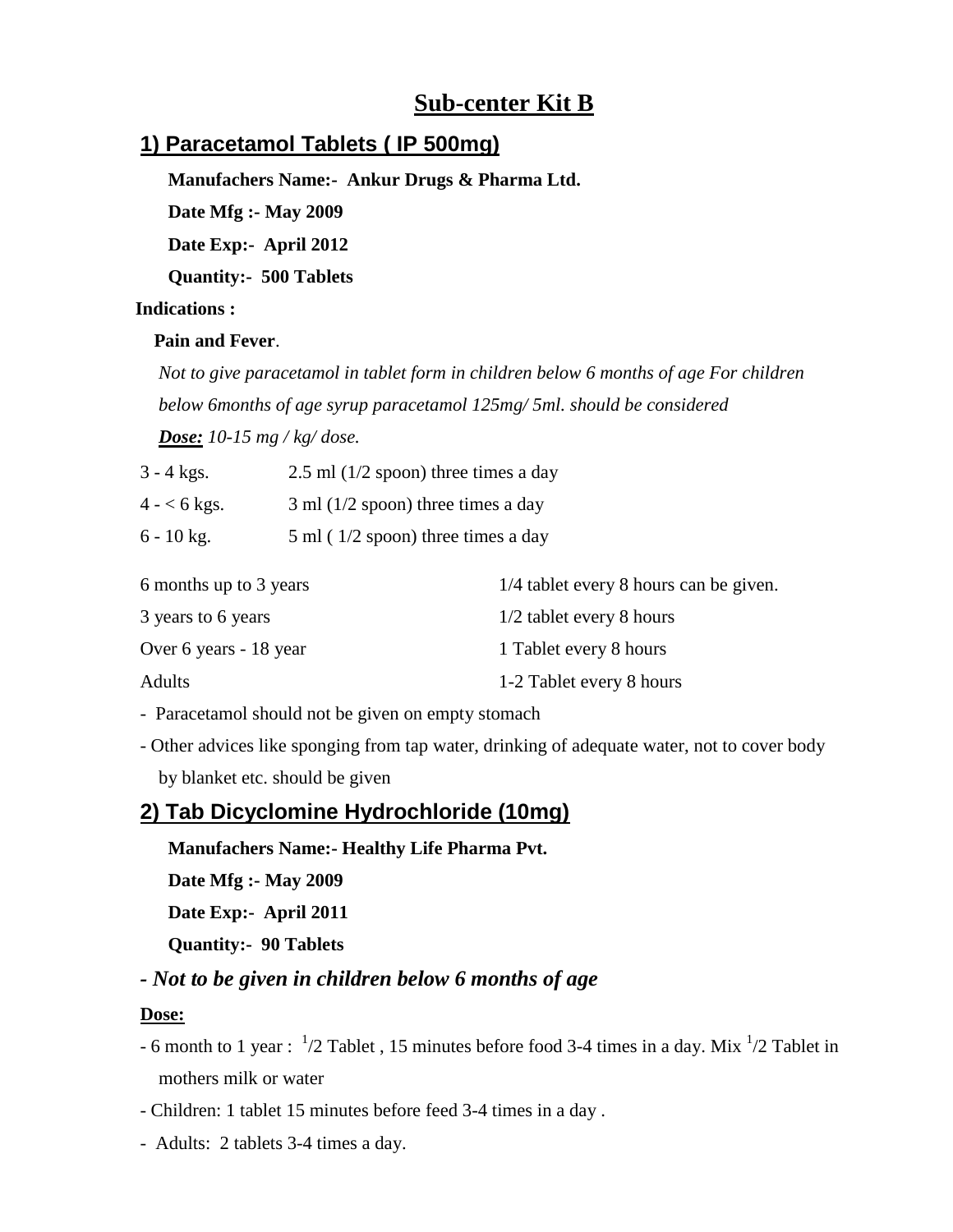# **3) Albendazole Tablet IP 400gm.**

**Manufachers Name:- Ankur drugs & Pharma Ltd. Date Mfg :- May 2009 Date Exp:- April 2012 Quantity:- 100 Tablets** 

| Age (months)           | <b>Dosage</b>   | <b>Form</b> |
|------------------------|-----------------|-------------|
| 12-24 (1yr. To 2 yrs.) | $5 \text{ ml}$  | Syrup       |
| 25-36(2yr. To 3 yrs.)  | $10 \text{ ml}$ | Syrup       |
| 37-72(3yr. To 6 yrs.)  | $400$ mg        | Tablet      |

# **4) Inj. Methylergometrine ( 0. 2 mg/ ml)**

**Manufacturers Name:- Bharat Parenterals Ltd.** 

**Date Mfg: - 06/2009**

**Date Exp: - 08/2011**

**Quantity: - 5 Ampoules**

#### **Indications:-**

To prevent post partum hemorrhage ( PPH) , it should be given after delivery of placenta.

**Dose:**

 0.2 mg Inj. methylergometrine deeep IM single injection followed by tablet Methylergometrine for 3 days.

# **5) Tablet Methyl Ergometrine Maleate 0.125mg**

**Manufactures Name:- Bharat Parenterals Ltd.**

**Date Mfg: - July 2009**

**Date Exp: - Jun 2011**

**Quantity: - 120 Tablets**

**Indications:-**

Post delivery to all women to prevent PPH following methylergometrine Inj.

**Dose:**

1 tablet 3 time a day X 3 days

# **6) Povidone Iodine Ointment U.S.P 5% w/w 15gms**

**Manufactures Name:- ANOD Pharma private Ltd. Date Mfg: - May 09 Date Exp: - April 2011 Quantity: - 5 tubes** 

### **Indications:-**

**-F**or external use only.

-Use as antiseptic cream for Burns, ulcers, boils

-Not to use in pregnancy and lactating mother

-In children use with caution